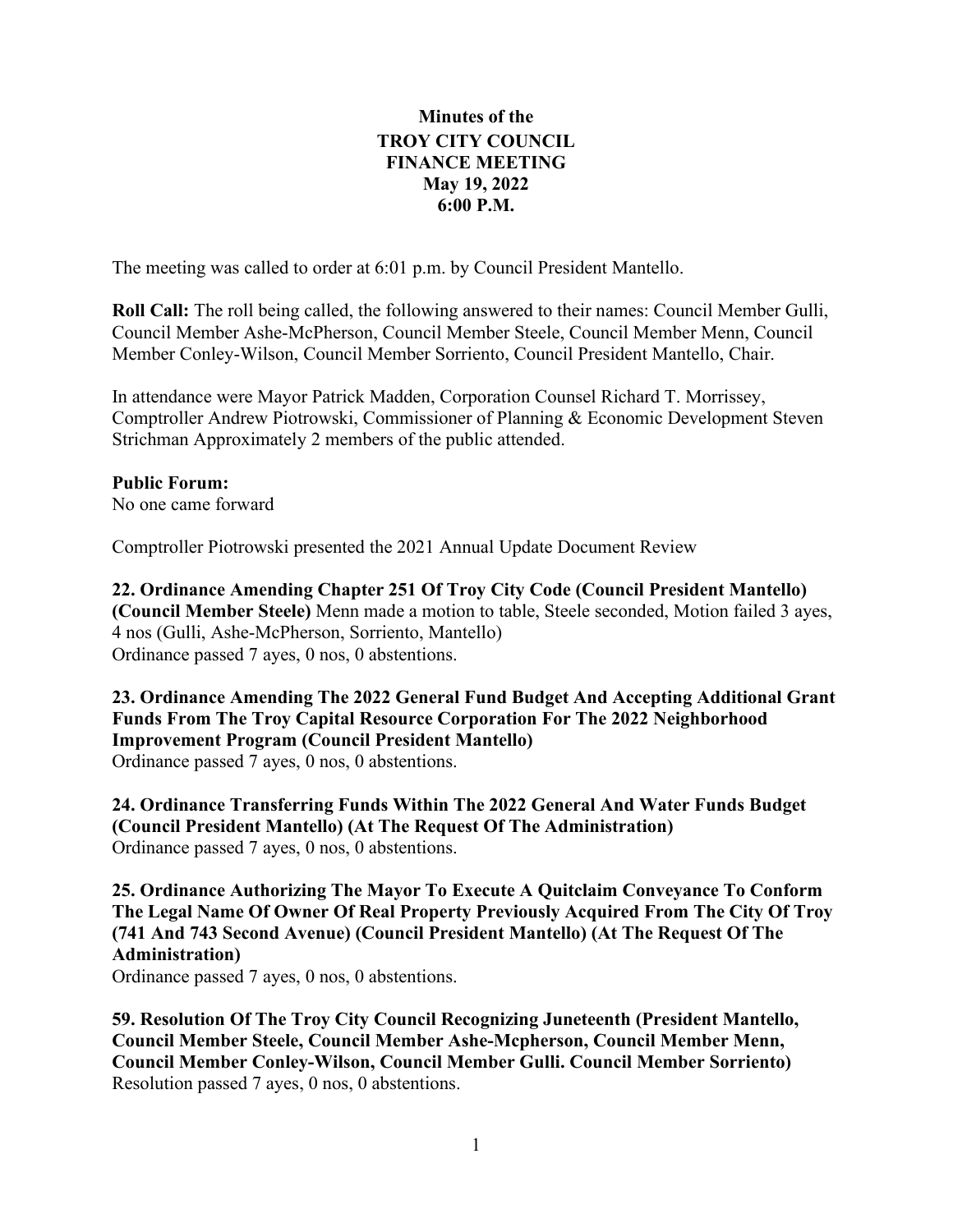**60. Resolution Of The Troy City Council Recognizing Pride Month (Council Member Conley-Wilson, Council President Mantello, Council Member Steele, Council Member Ashe-Mcpherson, Council Member Gulli)**

Resolution passed 7 ayes, 0 nos, 0 abstentions.

**61. Resolution Determining That Proposed Action Is A Type Ii Action For Purposes Of The New York State Environmental Quality Review Act (Council President Mantello) (At The Request Of The Administration)**

Resolution passed 7 ayes, 0 nos, 0 abstentions.

**62. Bond Resolution Of The City Of Troy, New York, Authorizing The Issuance Of \$4,000,000.00 In Serial Bonds To Finance The Reconstruction Of Various Streets In The City (Council President Mantello) (At The Request Of The Administration)** Resolution passed 7 ayes, 0 nos, 0 abstentions.

**63. Resolution Authorizing The Mayor To Enter Into An Intermunicipal Agreement With The Town Of Colonie For Mutual Provision Of Police Tactical Team Services (Council President Mantello) (At The Request Of The Administration)** Resolution passed 7 ayes, 0 nos, 0 abstentions.

**64. Resolution Authorizing The Implementation, And Funding In The First Instance 100% Of The Federal-Aid And State "Marchiselli" Program-Aid Eligible Costs, Of A Transportation Federal-Aid Project, And Appropriating Funds Therefor (Council President Mantello) (At The Request Of The Administration)** Resolution passed 7 ayes, 0 nos, 0 abstentions.

**65. Resolution Appointing Todd Jojo To The Board Of Assessment Review Of The City Of Troy (Council President Mantello)**

Resolution passed 7 ayes, 0 nos, 0 abstentions.

**66. Resolution In Support Of A Home Rule Message Requesting The State Of New York To Enact Senate Bill S.8818 And Assembly Bill A.9893 Permitting The Oakwood Community Center To File An Application For A Retroactive Real Property Tax Exemption For The 2021 And 2022 Assessment Rolls (Council Member Ashe-McPherson) (At The Request Of The Administration)**

Resolution passed 6 ayes, 0 nos, 1 abstentions (Mantello).

**67. Resolution Of The City Council Of The City Of Troy Calling On New York State Legislature To Pass, And The Governor To Sign, A Bill Authorizing A Lease Of Sub-Surface Park Land Referred To As Riverfront Park (Council Member Conley-Wilson) (At The Request Of The Administration)** Conley-Wilson made a motion to amend and add "bill A9993-A and S9310A" motion passed 6 ayes, 0 nos, 1 abstention (Mantello) Resolution passed 6 ayes, 0 nos, 1 abstention (Mantello).